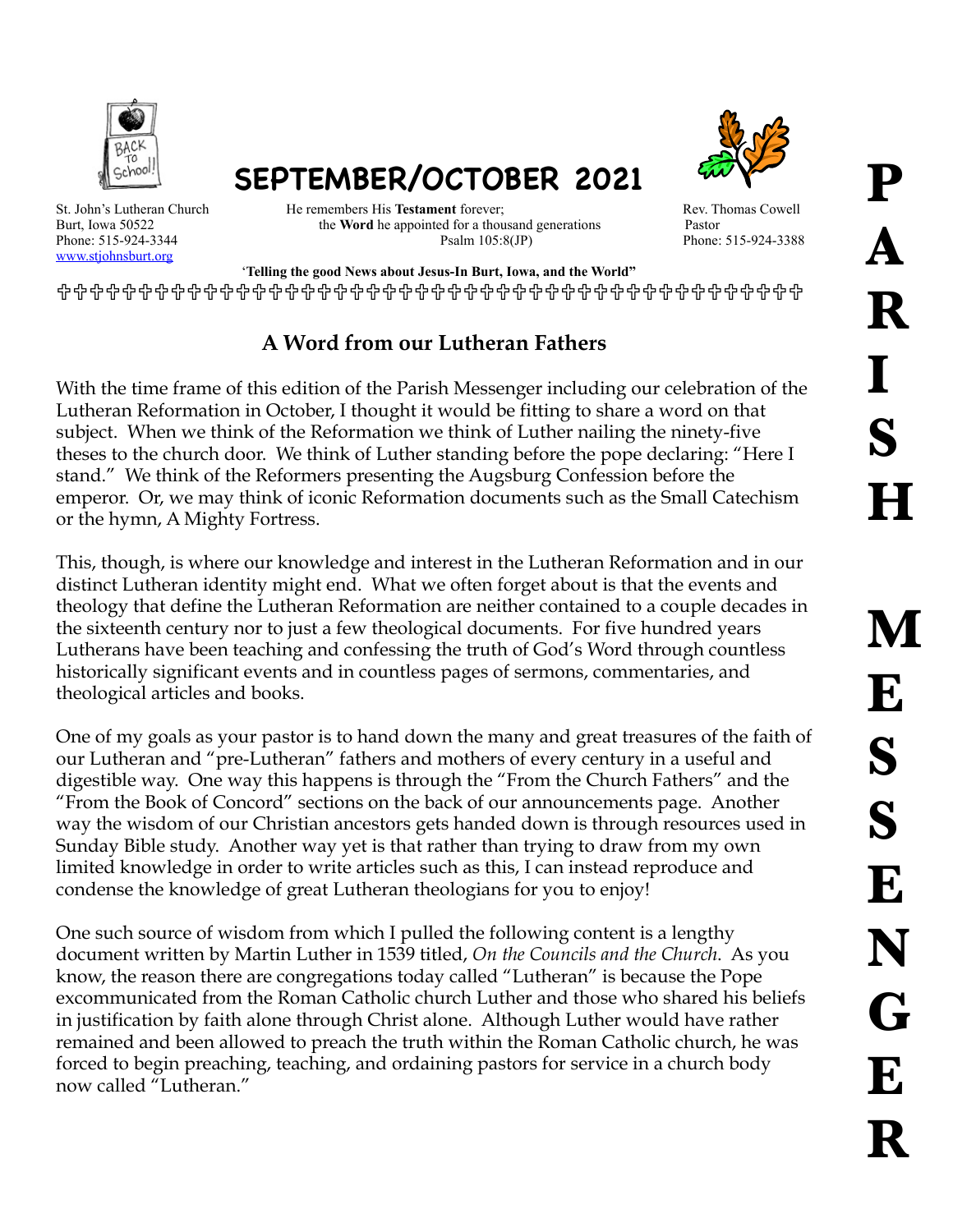This raised the question, with the Lutherans and several other different "churches" popping up outside of the Roman Catholic church, how do we know what is the true Church on earth? Is the true Church on earth defined by a pope? A Christian council? Certain traditions or ceremonies? This is one of the main questions Luther answers in *On the Councils and the Church*. Within a section of this document Luther gives a list which has come to be known as the "seven marks of the Church on earth," or, according to Luther's own words the "seven principle parts of Christian sanctification or the seven holy possessions of the Church (*On the Councils and the Church*, AE 41:166)".

Here, in a greatly abbreviated form, are Luther's seven marks of the Church. These quotations are taken from pages 148-166 of volume 41 of Luther's Works (American Edition):

#### -------------------- "**First, the holy Christian people are recognized by their possession of the holy Word of God**." […]

 "We are speaking of the external word, preached orally by men like you and me, for this is what Christ left behind as an external sign, by which his church, or his Christian people in the world, should be recognized. We also speak of this external word as it is sincerely believed and openly professed before the world, as Christ says, 'Every one who acknowledges me before men, I also will acknowledge before my Father and his angels' [Matt. 10:32]."

### "**Second, God's people or the Christian holy people are recognized by the holy sacrament of baptism, wherever it is taught, believed, and administered correctly according to Christ's ordinance.**

 That too is a public sign and a precious, holy possession by which God's people are sanctified. It is the holy bath of regeneration through the Holy Spirit [Titus 3:5], in which we bathe and with which we are washed of sin and death by the Holy Spirit, as in the innocent holy blood of the Lamb of God. Wherever you see this sign you may know that they church, or the holy Christian people, must surely be present, even if the pope does not baptize you […]."

#### "**Third, God's people, or Christian holy people, are recognized by the holy sacrament of the altar, wherever it is rightly administered, believed, and received, according to Christ's institution.**

 This too is a public sign and a precious, holy possession left behind by Christ by which his people are sanctified so that they also exercise themselves in faith and openly confess that they are Christian, just as they do with the word and with baptism. And here too you need not be disturbed if the pope does not say mass for you, does not consecrate, anoint, or vest you with a chasuble."

#### "**Fourth, God's people or holy Christians are recognized by the office of the keys exercised publicly.**

 That is, as Christ decrees in Matthew 18[15-20], if a Christian sins, he should be reproved; and if he does not mend his ways, he should be bound in his sin and cast out. If he does mend his ways, he should absolved. That is the office of the keys. […] The keys belong not to the pope (as he lies) but to the church, that is, to God's people, or to the holy Christian people throughout the entire world, or wherever there are Christians. […] The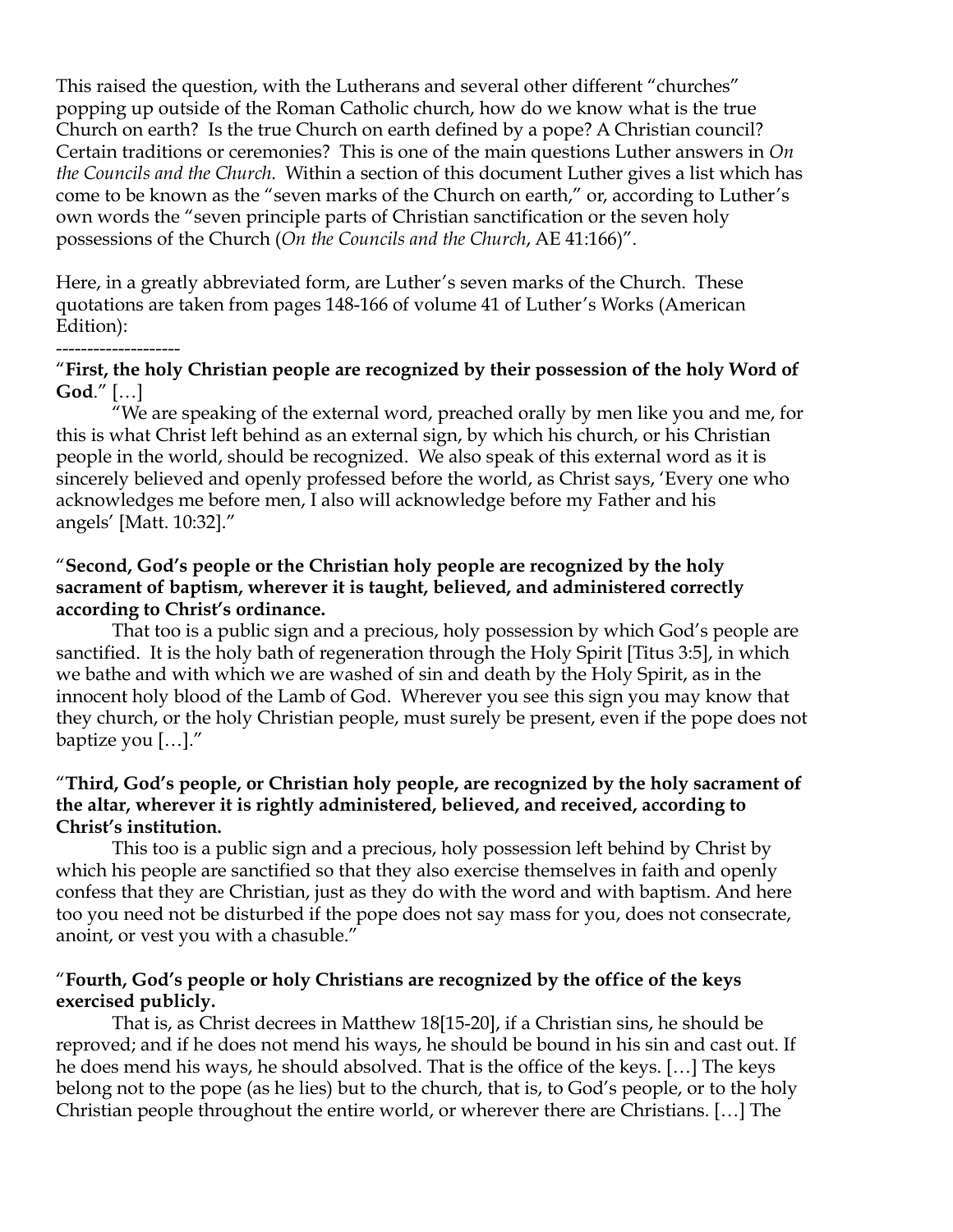keys are the pope's as little as baptism, the sacrament, and the word of God are, for they belong to the people of Christ and are called 'the church's keys' not 'the pope's keys.'"

#### "**Fifth, the church is recognized externally by the fact that it consecrates or calls ministers, or has offices that it is to administer.**

 There must be bishops, pastors, or preachers, who publicly and privately give, administer, and use the aforementioned four things or holy possessions in behalf of and in the name of the church, or rather by reason of their institution by Christ."

### "**Sixth, the holy Christian people are externally recognized by prayer, public praise, and thanksgiving to God.**

Where you see and hear the Lord's Prayer prayed and taught; or psalms or other spiritual songs sung, in accordance with the word of God and the true faith; also the creed, the Ten Commandments, and the catechism used in public, you may rest assured that a holy Christian people of God are present."

### "**Seventh, the holy Christian people are externally recognized by the holy possession of the sacred cross.**

 They must endure every misfortune and persecution, all kinds of trials and evil from the devil, the world, and the flesh (as the Lord's Prayer indicates) by inward sadness, timidity, fear, outward poverty, contempt, illness, and weakness, in order to become like their head, Christ. […] When you are condemned, cursed, reviled, slandered, and plagued because of Christ, you are sanctified. It mortifies the old Adam and teaches him patience, humility, gentleness, praise and thanks, and good cheer in suffering."

#### -------------------

In summary, the marks, or evidence, of the Christian Church on earth according to Luther are:

- 1. The Word of God
- 2. Baptism
- 3. The Sacrament of the Altar
- 4. The Office of the Keys
- 5. Called Ministers
- 6. Prayer, Public Praise, and Thanksgiving to God
- 7. The Sacred Cross (Persecution)

Wherever these are found, there is God's Church, regardless of the presence or absence of popes, monks, or any other human invention. These are the seven marks that define us as Christians at St. John's Lutheran Church, and they are the seven marks we celebrate as gifts of God to us this Reformation season.

God be with you as you continue to give thanks to God for your Lutheran Christian faith, and as you continue to grow in that faith with the help of our past preachers and teachers this Reformation season.

Joy in Christ, Pastor Thomas Cowell Festival of the Reformation, Anno Domini 2021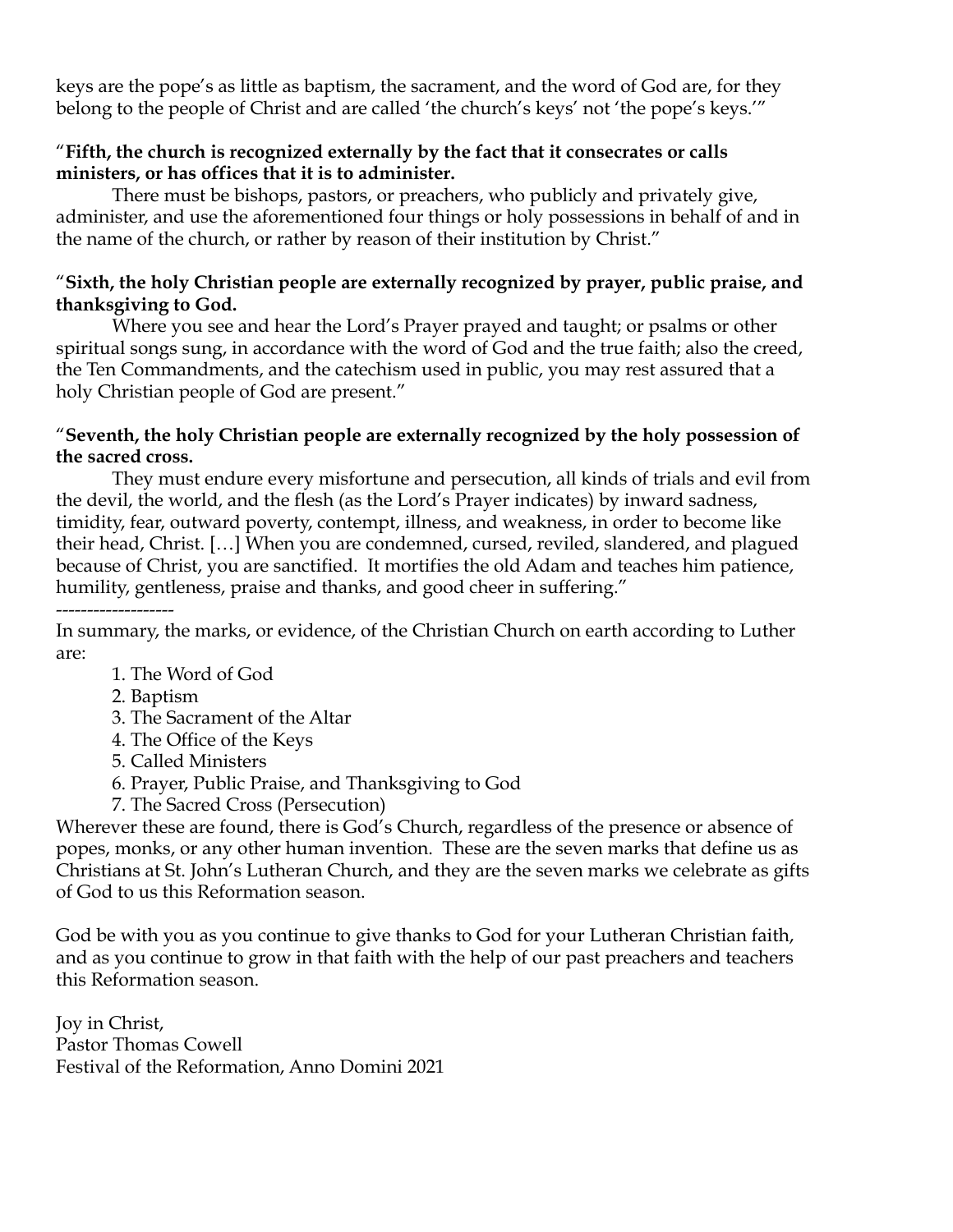# **Wednesday Christian Catechesis for All Ages**

As a reminder, Christians of all ages are welcome to join us in the church basement on Wednesdays beginning at 6:00 p.m. for an hour of Christian catechesis. While this education hour is dedicated primarily to teaching our children the basics of the Christian faith, your faith will no doubt benefit from attending. Likewise, your presence, questions, and comments might be of benefit to the children who learn right alongside you.

Below is the Wednesday Christian Catechesis lesson schedule. If you see a lesson that is particularly intriguing to you, be sure to mark it on your calendar and plan to attend. If you feel passionate or knowledgeable about a certain topic, we are always looking for guest speakers to share a few minutes of knowledge or experience with us in class! Talk with Pastor Cowell if you would like to participate in that way.

| September 15       | A Review of Who We Are and Why We Are Here                                            |
|--------------------|---------------------------------------------------------------------------------------|
| September 22       | Creation: God the Creator                                                             |
| September 29       | Creation: God the Provider                                                            |
| October 6          | Creation: Mankind the caretakers                                                      |
| October 13         | Talking the Talk: Defining Law, Gospel, Justification, and<br>Sanctification          |
| October 20<br>Love | Talking the Talk: Defining Grace, Mercy, Faith, Hope, and                             |
| October 27         | Talking the Talk: Defining Christian, Church, Lutheran,<br>Inspiration, and Inerrancy |
| November 3         | A Simple Explanation of Heaven and Hell                                               |
| November 10        | A Simple Explanation of Heaven and Hell                                               |
| November 17        | A Simple Explanation of Heaven and Hell                                               |
| November 24        | Commemorations and Feast Days of the Church Year                                      |
| December 1         | Life as a Christian Martyr (Advent Midweek Service, 6:30<br>class)                    |
| December 8         | Life as a Christian Martyr (Advent Midweek Service, 6:30<br>class)                    |
| December 15        | Life as a Christian Martyr (Advent Midweek Service, 6:30<br>class)                    |
| December 22        | No Class, Happy Advent!                                                               |
| December 29        | No Class, Merry Christmas!                                                            |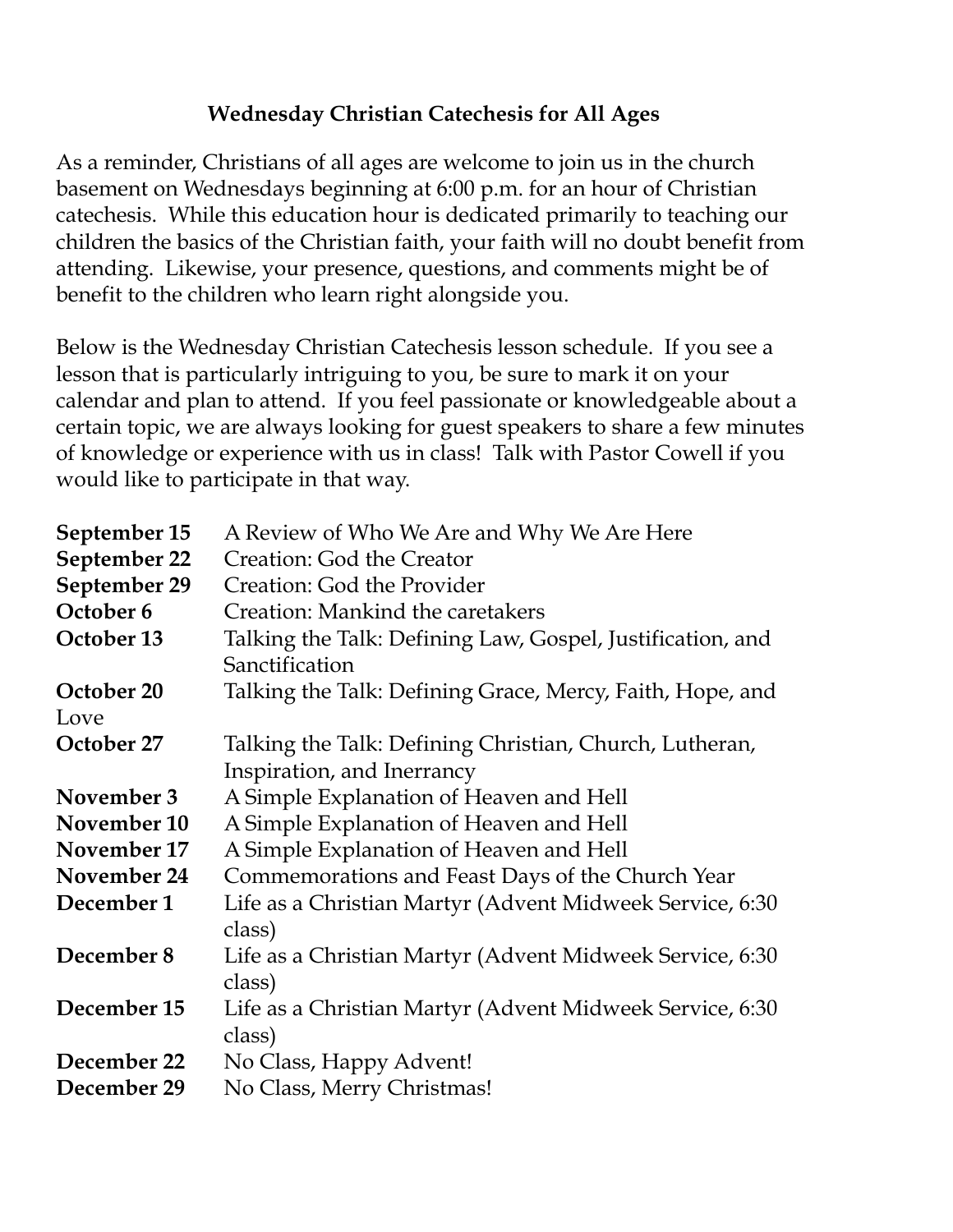| 2022               |                                                         |
|--------------------|---------------------------------------------------------|
| January 5          | Bible verses every Christian should memorize/prayers    |
|                    | every Christian should pray                             |
| January 12         | History every Christian should know                     |
| <b>January 19</b>  | Apps and websites every Christian should use            |
| January 26         | Books every Christian should read                       |
| <b>February 2</b>  | Artwork every Christian should see                      |
| February 9         | Churches every Christian should visit                   |
| <b>February 16</b> | Music every Christian should hear                       |
| <b>February 23</b> | Movies every Christian should watch                     |
| March 2            | Ash Wednesday Divine Service (No Class)                 |
| March 9            | Virtues and Vices (Lent Midweek Service, Class at 6:30) |
| March 16           | Virtues and Vices (Lent Midweek Service, Class at 6:30) |
| March 23           | Virtues and Vices (Lent Midweek Service, Class at 6:30) |
| March 30           | Virtues and Vices (Lent Midweek Service, Class at 6:30) |
| April 6            | Virtues and Vices (Lent Midweek Service, Class at 6:30) |
| April 13           | NO CLASS, Holy Week                                     |
| April 20           | Reading, Praying, and Singing the Psalms                |
| April 27           | Reading, Praying, and Singing the Psalms                |
| May 4              | Reading, Praying, and Singing the Psalms                |
| <b>May 11</b>      | Reading, Praying, and Singing the Psalms                |
| May 18             | Last Wednesday picnic/games                             |
|                    |                                                         |